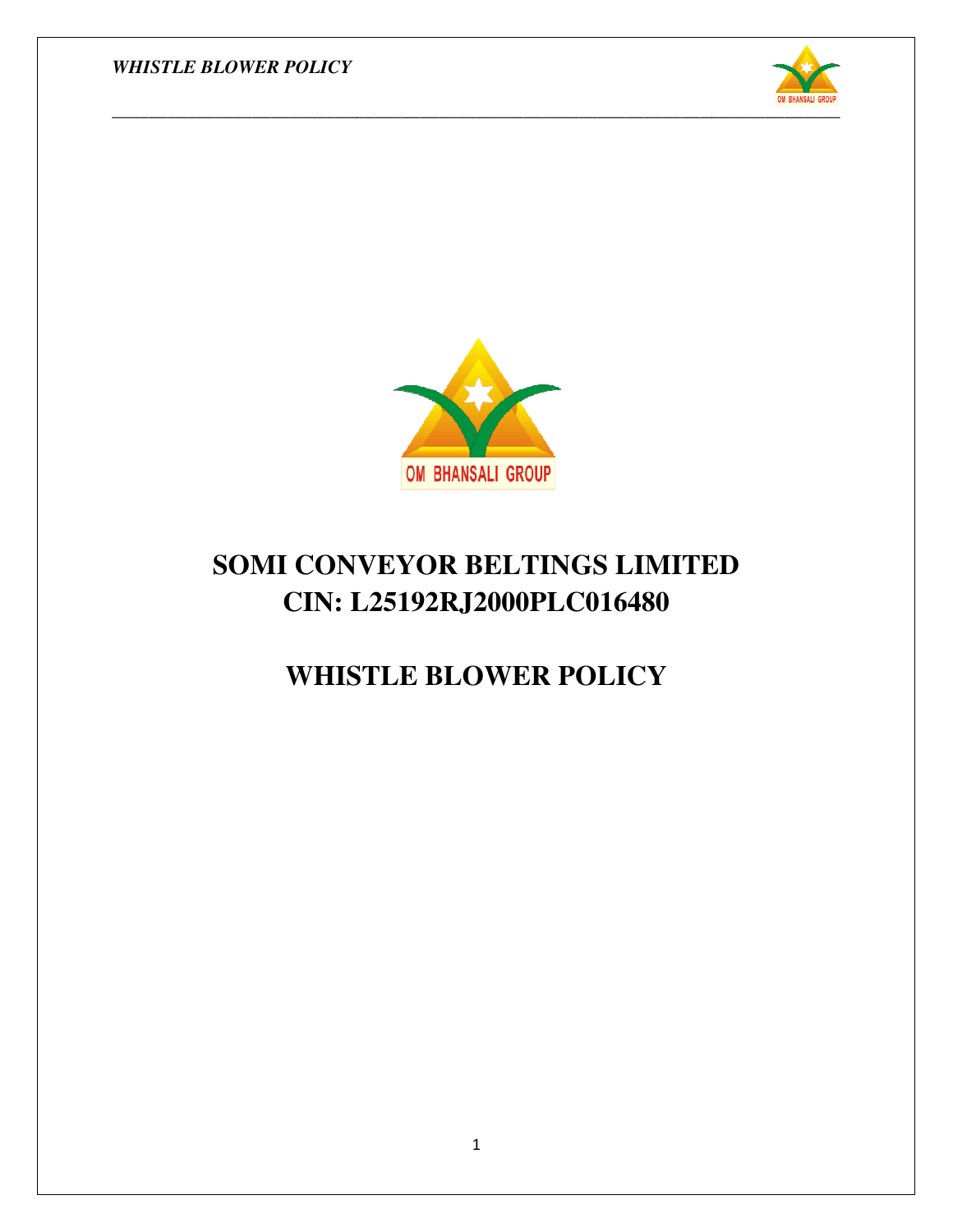

#### **1. Preamble:**

As part of our corporate governance practices, the Company has adopted the Whistleblower policy that covers our directors and employees. The policy is provided herewith pursuant to Clause 49 (IIF) of Listing Agreement and Section 177 (9)  $\&$  (10) of Companies Act, 2013 read with Rule 7 of Companies (Meetings of Board and its Powers) Rules, 2014 and other applicable with Rule 7 of Companies (Meetings of Board and its Powers) Rules, 2014 and other app provisions made there under. The policy is also available on the website of the Company, of our corporate governance practices, the Company has adopted the Whistleblower<br>at covers our directors and employees. The policy is provided herewith pursuant to<br>9 (IIF) of Listing Agreement and Section 177 (9) & (10) o

#### **2. Purpose:**

Somi Conveyor Beltings Limited (the Company') is committed to complying with the foreign and domestic laws that apply to them, satisfying the Company's Code of Conduct and Ethics, and particularly to assuring that business is conducted with integrity and that the Company's financial information is accurate. If potential violations of Company policies or applicable laws are not recognized and addressed promptly, both the Company and those working for or with the Company could face governmental investigation, prosecution, fines, and other penalties. That can be costly. Consequentially, and to promote the highest ethical standards, the Company will maintain a workplace that facilitates the reporting of potential violations of Company policies and applicable laws. Employees must be able to raise concerns regarding such potential violations easily and free of any fear of retaliation. That is the purpose of this policy (the 'Policy' or the 'Whistleblower Policy'). You are required to read this Policy and submit the attached certification that you will comply w domestic laws that apply to them, satisfying the Company's Code of Conduct and Ethics, and icularly to assuring that business is conducted with integrity and that the Company's financial rmation is accurate. If potential v violations easily and free of any fear of re<br>or the 'Whistleblower Policy'). You are<br>certification that you will comply with it. ting Agreement and Section 177 (9) & (10) of Companies Act, 2013 read<br>
mics (Meetings of Board and its Powers) Rules, 2014 and other applicable<br>
under. The policy is also available on the website of the Company,<br>
mgs Limi eltings Limited (the Company') is committed to complying with<br>that apply to them, satisfying the Company's Code of Conduct and<br>tring that business is conducted with integrity and that the Company<br>urate. If potential violat

#### **3. Definitions:**

**"Alleged wrongful conduct"** shall mean violation of law, Infringement of Company's rules, misappropriation of monies, actual or suspected fraud, substantial and specific danger to public health and safety or abuse of authority". conduct" shall mean violation of law, Infringement of Company's<br>monies, actual or suspected fraud, substantial and specific danger to p<br>buse of authority".<br>"
means the Committee constituted by the Board of Directors of<br>nce

"**Audit Committee"** means the Committee constituted by the Board of Directors of the Company in accordance with Section 177 of the Companies Act, 2013 and read with Clause 49 of the Listing Agreement with the Indian Stock Exchange.

"**Board**" means the Board of Directors of the Company.

"Company" means the Somi Conveyor Beltings Limited and all its offices.

"Employee" means every employee including the directors in the employment of the Company.

"Vigilance Officer" means an officer of the Company nominated by the Chairman of the Company to receive protected disclosures from whistle blowers, maintaining records thereof, placing the same before the Audit Committee for its disposal and informing the whistle blower the result thereof.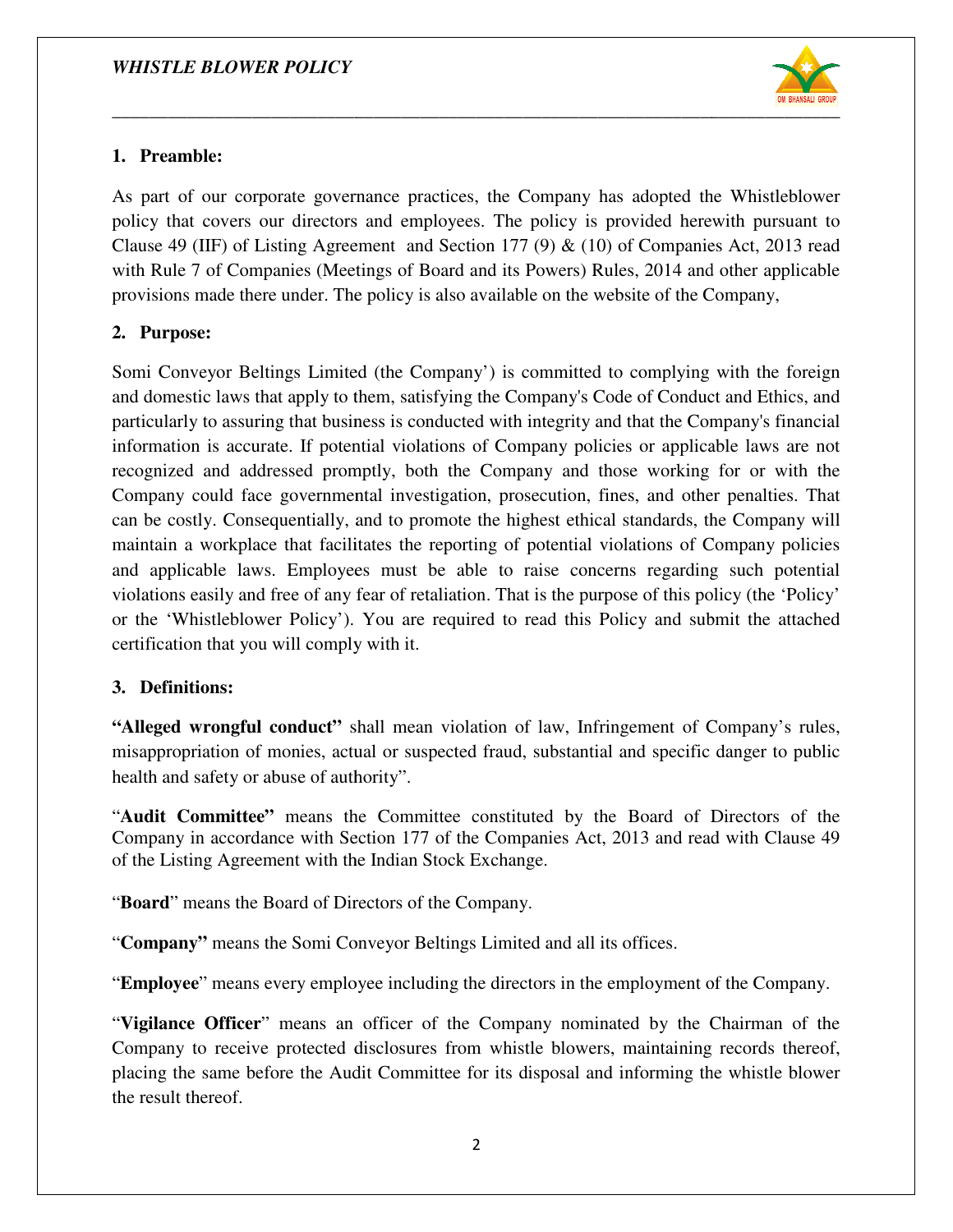

**"Protected Disclosure"** means a concern raised by an employee or group of employees of the Company, through a written communication and made in good faith which discloses or demonstrates information about an unethical or improper activity under the title "Coverage of Policy" with respect to the Company. However, the Protected Disclosures should be factual and not speculative or in the nature of an interpretation / conclusion and should contain as much Company, through a written communication and made in good faith which disclosed emonstrates information about an unethical or improper activity under the title "Covera Policy" with respect to the Company. However, the Prot concern.

"**Subject**" means a person or group of persons against or in relation to whom a Protected Disclosure is made or evidence gathered during the course of an investigation.

"Whistle Blower" is an employee or group of employees who make a Protected Disclosure under this Policy and also referred in this policy as complainant. ans a person or group of persons against or in relation to whom a Protected<br>made or evidence gathered during the course of an investigation.<br>wer" is an employee or group of employees who make a Protected Disclosure<br>cy and

#### **4. Scope :**

This Policy covers malpractices and events which have taken place / suspected to have taken place, misuse or abuse of authority, breach of contract, financial suspected fraud, violation of code of conduct or company rules, manipulations of company data/records, negligence causing substantial or specific danger to public health and safety, criminal offence including bribes, pilferation of confidential/propriety information, deliberate violation of law/regulation, wastage/misappropriation of company funds/assets, and other matters or activity on account of which the interest of the Company is affected and formally reported by whistle blowers concerning i matters or activity on account of which the interest of the Company is affected and formally reported by whistle blowers concerning its employees. of code of conduct or company rules, manipulations of company<br>using substantial or specific danger to public health and safety,<br>bribes, pilferation of confidential/propriety information, deliberate

#### **5. Duty To Report**

Everyone is required to report to the Company any suspected violation of any law that applies to the Company and any suspected violation of the Company's Code of Conduct and Ethics. It is important that you report all suspected violations. This includes possible accounting or financial Everyone is required to report to the Company any suspected violation of any law that applies to the Company and any suspected violation of the Company's Code of Conduct and Ethics. It is important that you report all susp Policy. Consult the Company's Code of Conduct and Ethics for a more detailed description of potential violations and other areas of particular concern. Retaliation includes adverse actions, harassment, or discrimination in your employment relating to your reporting of a suspected potential violations and other areas of particular concern. Retaliation includes adverse actions, harassment, or discrimination in your employment relating to your reporting of a suspected violation. It is the policy of th violation of an applicable law or the Company's Code of Conduct and Ethics has occurred or is occurring, report that potential violation. Reporting is crucial for early detection, proper investigation and remediation, and deterrence of violations of Company policies or applicable laws. You should not fear any negative consequences for reporting reasonably suspected violations because retaliation for reporting suspected violations is strictly prohibited by Company policy. Failure to report any reasonable belief that a violation has occurred or is **Protected Disclosur<sup>o</sup>** means a concern raised by an employee or group of employees of the<br>Company, through a wittern communication and mathe in good faith which discloses or company. Through condemostation induct an unc is, misuse or abuse of authority, breach of contract, financial irregularities including fraud recected fraud, violation of code of conduct or company rules, manipulations of compactered fraud, including bribes, pilferatio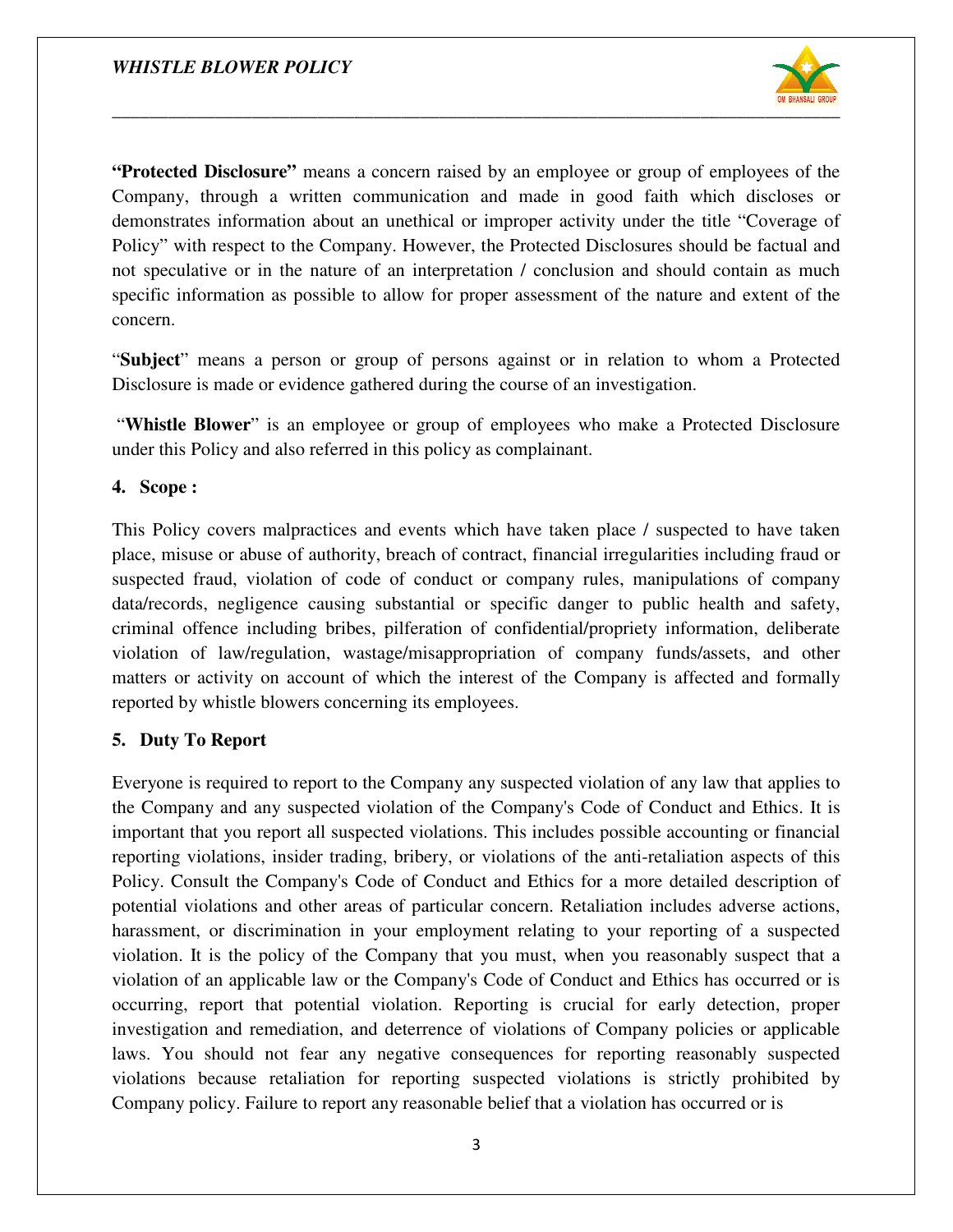

occurring is itself a violation of this Policy and such failure will be addressed with appropriate disciplinary action, including possible termination of employment

#### **6. Manner of receipt and disposal of Protected Disclosures disposal of Protected**

- 1. Protected Disclosures should be reported in writing by the complainant as soon as possible after the whistle blower becomes aware of the same so as to ensure a clear understanding of the issues raised Disclosures should be reported in writing by the complainant as socafter the whistle blower becomes aware of the same so as to ensure a raised.
- 2. The Protected Disclosure should be submitted in a closed and secured envelope and should be super scribed as " **Protected disclosure under the whistle blower policy** the complaint is not super scribed and closed as mentioned above it will not be possible for the Audit Committee to protect the complainant and the protected disclosure will be dealt with as if a normal disclosure. In order to protect identity of the complainant, the Vigilance officer will not issue any acknowledgement to the complainant and the complainants are advised neither to write the name / address of the complainant on the envelope nor to enter into any further correspondence with the vigilance officer / audit committee. The vigilance officer assures that in case any further clarification is required he would contact the complainant. e Audit Committee to protect the complainant and the protected disclosure will be with as if a normal disclosure. In order to protect identity of the complainant, the nnce officer will not issue any acknowledgement to the be nor to enter into any further correspondence with the vigilance officer / audit inittee. The vigilance officer assures that in case any further clarification is required ould contact the complainant.<br>
Development of the and be super scribed as "Protected alselosure under the whistle blower policy". If complaint is not suger scribed and closed as mentioned above it will no be possible twith as if a normal disclosure. In order to protect id
- 3. Anonymous / Pseudonymous disclosure shall not be entertained by the Vigilance Officer.
- 4. The Protected Disclosure should be forwarded under a covering letter signed by the complainant. The Vigilance Officer / Chairman of Audit Committee / Executive Director / Chairman shall detach the covering letter bearing the identity of the whistle blower and process only the Protected Disclosure. % complainant. The Vigilance Officer / Chairman of Audit Committee / Executive Directo<br>
1 Chairman shall detach the covering letter bearing the identity of the whistle blower an<br>
process only the Protected Disclosure.<br>
5.
- 
- 6. Protected Disclosure against the Vigilance Officer should be addressed to the Chairman of the Company and the Protected Disclosure against the Chairman / Executive Director of the Company should be addressed to the Chairman of the Audit Committee.
- 7. On receipt of the protected disclosure the Vigilance Officer / Chairman / Executive Director / Chairman of the Audit Committee shall make a record of the Protected Disclosure and also ascertain from the complainant whether he was the person who made the protected disclosure or not. He shall also carry out initial investigation either himself or by involving any other Officer of the Company or an outside agency before referring the matter to the Audit Committee of the Company for further appropriate investigation and needful action. The record will include:
	- a. Facts of the matter;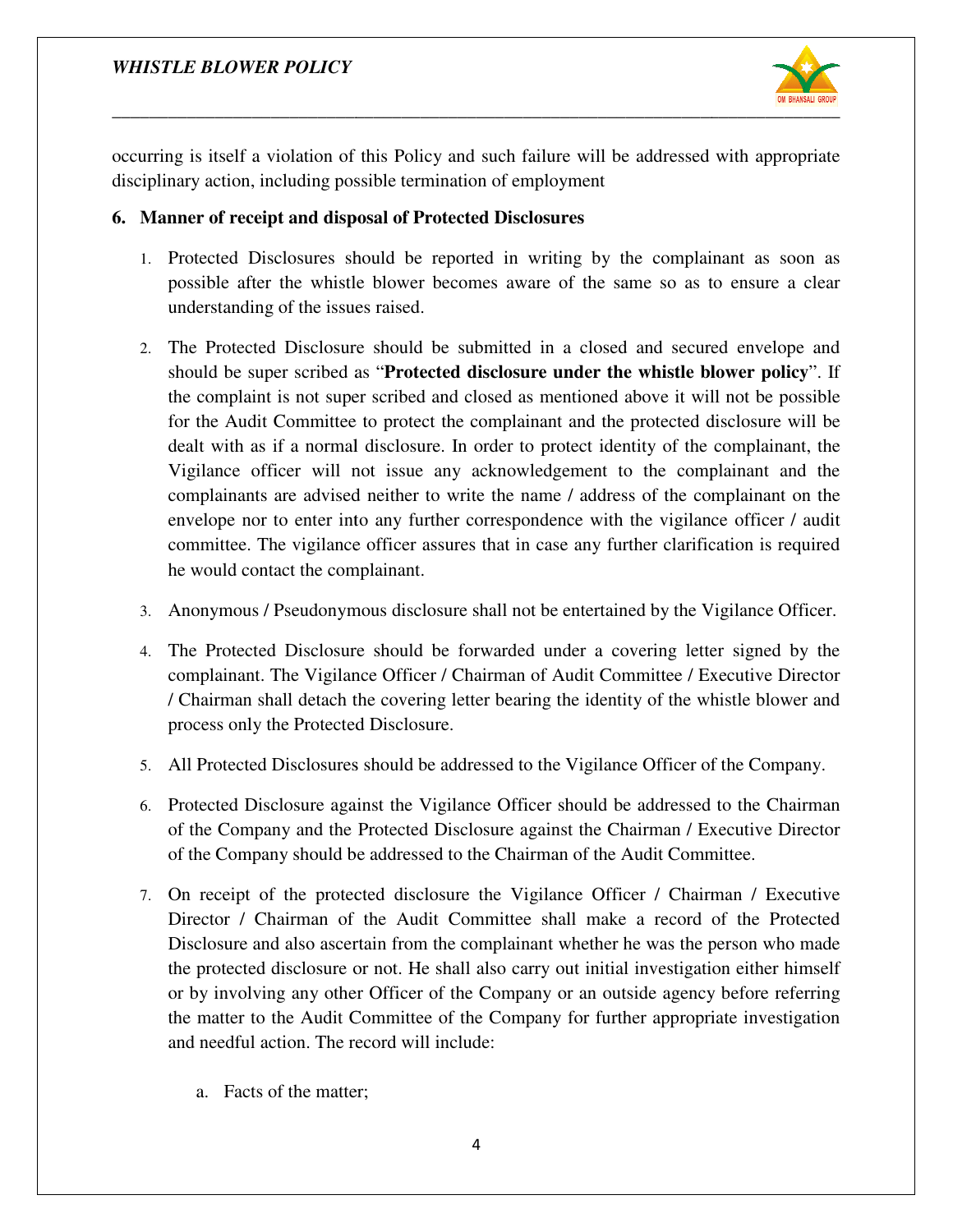

.

- b. Whether the same Protected Disclosure was raised previously and if so, the outcome thereof;
- c. Whether the same Protected Disclosure was raised previously on the same subject;
- d. Details of actions taken by Vigilance Officer/ Executive Director for processing the complaint; he same Protected Disclosure was raised previously on the same<br>actions taken by Vigilance Officer/ Executive Director for processing<br>int;<br>f the Audit Committee;<br>mendation of the Audit Committee/ other action(s)<br>ttee if dee
- e. Findings of the Audit Committee;
- f. The Recommendation of the Audit Committee/ other action(s)
- 8. The Audit Committee if deems fit may call for further complainant.

#### **7. Investigations**

- 1. All protected disclosures under this policy will be recorded and thoroughly investigated. The Audit Committee may investigate and may at its discretion consider involvement of any other Officer of the Company and/ or an outside agency for the purpose of investigation.<br>The decision to conduct an investigation is not an accusation and is to be treated as a investigation. b. Whicher the same Protocted Disclosure was raised previously by anyone, and if so, the outcome thereof; Disclosure was raised previously on the same subject; C. Whether the same Protected Disclosure was raised previousl
- 2. The decision to conduct an investigation is not an accusation and is to be treated as a neutral fact finding process.
- 3. Subject(s) will normally be informed in writing of the allegations at the outset of a formal investigation and have opportunities for providing their inputs during the investigation.
- 4. Subject(s) shall have a duty to co-operate with the Audit Committee or any of the Officers appointed by it in this regard.
- 5. Subject(s) have a right to consult with a person or persons of their choice, other than the Vigilance Officer / Investigators and/or members of the Audit Committee and/or the Whistle Blower. 5. Subject(s) have a right to consult with a person or persons of their choice, other than the Vigilance Officer / Investigators and/or members of the Audit Committee and/or the Whistle Blower.<br>6. Subject(s) have a respons the and may at its discretion consider involvement<br>
the purpose<br>
ation is not an accusation and is to be treated a<br>
in writing of the allegations at the outset of a form<br>
or providing their inputs during the investigation<br>
- be withheld, destroyed or tampered with and witness shall not be influenced, coached, threatened or intimidated by the subject(s).
- 7. Subject(s) have a right to be informed of the outcome of the investigations. If allegations are not sustained, the Subject should be consulted as to whether public disclosure of the investigation results would be in the best interest of the Subject and the Company.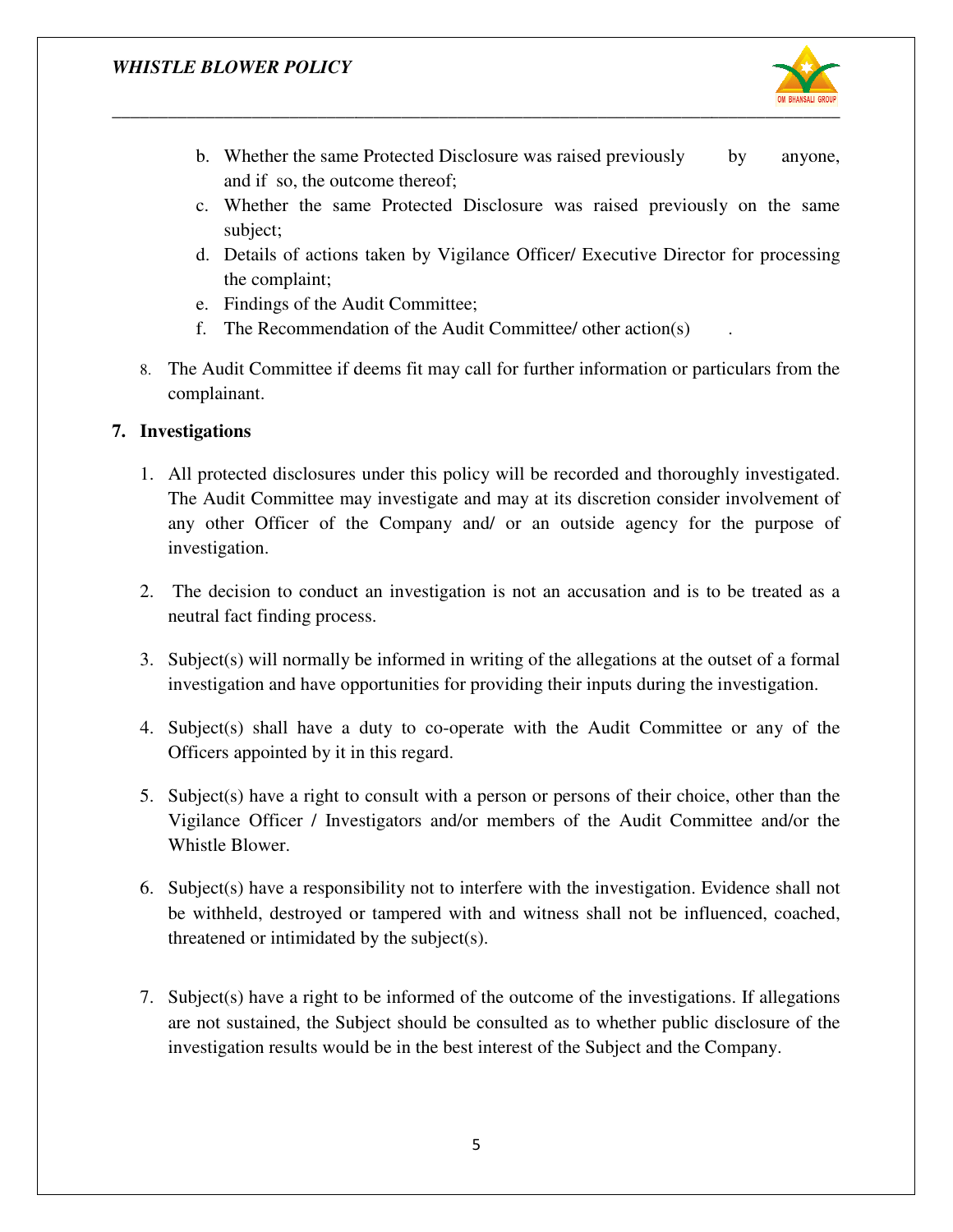

8. The investigation shall be completed normally within 90 days of the receipt of the protected disclosure and is extendable by such period as the Audit Committee deems fit and as applicable. be disclosure and is extendable by such period as the Audit Committee deems fit<br>plicable.<br>**Reporting**<br>estigation leads the Vigilance Officer / Chairman of the Audit Committee to<br>that an improper or unethical act has been c

#### **8. Decision and Reporting**

- 1. If an investigation leads the Vigilance Officer / Chairman of the Audit Committee to conclude that an improper or unethical act has been committed, the Vigilance Officer / Chairman of the Audit Committee shall recommend to the Management of the Company to take such disciplinary or corrective action as he may deem fit. It is clarified that any Chairman of the Audit Committee shall recommend to the Management of the Company<br>to take such disciplinary or corrective action as he may deem fit. It is clarified that any<br>disciplinary or corrective action initiated again an investigation pursuant to this Policy shall adhere to the applicable personnel or staff<br>conduct and disciplinary procedures.<br>In case the Subject is the Chairman / Executive Director of the Company, the Chairman conduct and disciplinary procedures. r unethical act has been committed, the Vigilance Officer /<br>inittee shall recommend to the Management of the Company<br>corrective action as he may deem fit. It is clarified that any<br>ion initiated against the Subject as a res
- 2. In case the Subject is the Chairman / Executive Director of the Company, the Chairman of the Audit Committee after examining the Protected Disclosure shall forward the protected disclosure to other members of the Audit Committee if deemed fit. The Audit of the Audit Committee after examining the Protected Disclosure shall forward<br>protected disclosure to other members of the Audit Committee if deemed fit. The A<br>Committee shall appropriately and expeditiously investigate th
- 3. If the report of investigation is not to the satisfaction of the complainant, the complainant has been right to report the event to the appropriate legal or investigating agency.<br>4. A complainant who makes false allegat has been right to report the event to the appropriate legal or investigating agency.
- 4. A complainant who makes false allegations of unethical  $\&$  improper practices or about alleged wrongful conduct of the subject to the Vigilance Officer or the Audit Committee shall be subject to appropriate disciplinary action in accordance with the rules, procedures and policies of the Company. procedures and policies of the Company.
- 5. In case of repeated frivolous complaints being filed by a director or an employee, the audit committee or the director nominated to play the role of audit committee may take suitable action against the concerned director or employee including reprimand. In case of repeated frivolous complaints being filed by a director or an employee,<br>audit committee or the director nominated to play the role of audit committee may t<br>suitable action against the concerned director or emplo

#### **9. Secrecy**

The complainant, Vigilance officer, Members of Audit committee, the Subject and everybody involved in the process shall:

- a) Maintain confidentiality of all matters under this Policy
- b) Discuss only to the extent or with those persons as required under this policy fo completing the process of investigations.
- c) Not keep the papers unattended anywhere at any time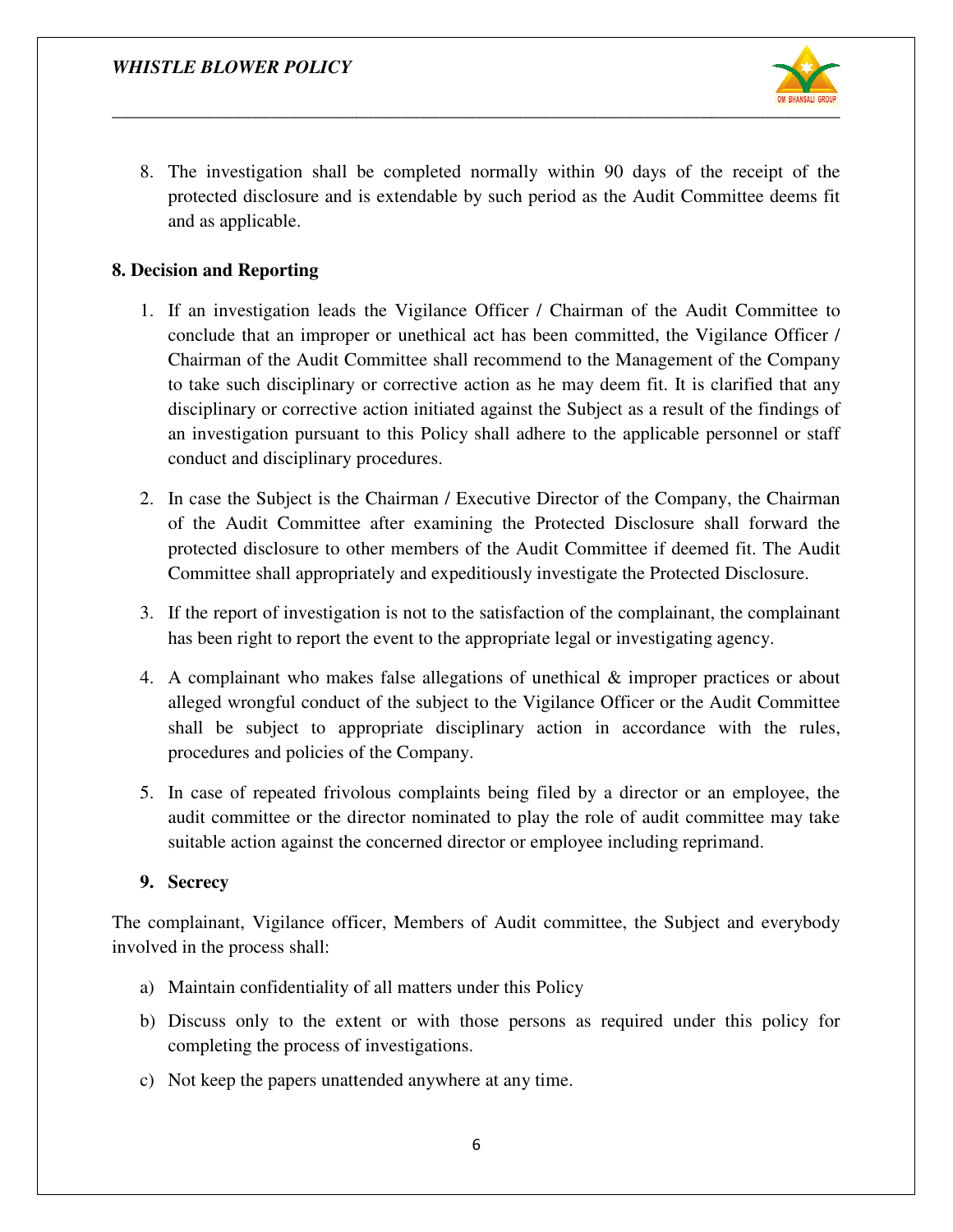

d) Keep the electronic mails / files under password.

#### **10. Protection**

- 1. No unfair treatment will be meted out to a whistle blower by virtue of his/her having reported a Protected Disclosure under this policy. The Company, as a policy, condemns any kind of discrimination, harassment, victimization or any other unfair employment practice being adopted against Whistle Blowers. Complete protection will, therefore, be given to Whistle Blowers against any unfair practice like retaliation, threat or intimidation of termination / suspension of service, disciplinary action, transfer, demotion, refusal of promotion or the like including any direct or indirect use of authority to obstruct the Whistle Blower's right to continue to perform his duties / functions including making further Protected Disclosure. The Company will take steps to minimize difficulties, which the Whistle Blower may experience as a result of making the Protecte Disclosure. Thus if the Whistle Blower is required to give evidence in criminal or disciplinary proceedings, the Company will arrange for the Whistle Blower to receive advice about the procedure etc. unfair treatment will be meted out to a whistle blower by virtue of his/her having<br>rted a Protected Disclosure under this policy. The Company, as a policy, condemns<br>kind of discrimination, harassment, victimization or any
- 2. A Whistle Blower may report any violation of the above clause to the Chairman of the Audit Committee, who shall investigate into the same and recommend suitable action to the Management.
- 3. The identity of the Whistle Blower shall be kept confidential to the extent possible and permitted under law. The identity of the complainant will not be revealed unless he himself has made either his details public or disclosed his identity to any other office or authority. In the event of the identity of the complainant being disclosed, the audit committee is authorized to initiate appropriate action as per extant regulations against the person or agency making such disclosure. The identity of the Whistleblower, if known, shall remain confidential to those persons directly involved in applying this policy, unless the issue requires investigation by law enforcement agencies, in which case members of the organization are subject to subpoena. Committee, who shall investigate into the same and recommend suitable action to<br>nagement.<br>entity of the Whistle Blower shall be kept confidential to the extent possible and<br>ted under law. The identity of the complainant wi either his details public or disclosed his identity to any other office or event of the identity of the complainant being disclosed, the audit orized to initiate appropriate action as per extant regulations against the person or agency making such disclosure. The identity of the Whistleblower, if known, shall remain confidential to those persons directly involved in applying this policy, unless the issue requires investigation by law enf This the Whistle Blower may experience as a result of making the Protected Thus if the Whistle Blower is required to give evidence in criminal or proceedings, the Company will arrange for the Whistle Blower to receive the ort any violation of the above clause to the Chairman of the<br>
1 investigate into the same and recommend suitable action to<br>
Blower shall be kept confidential to the extent possible and<br>
identity of the complainant will not
- 4. Any other Employee assisting in the said investigation shall also be protected to the same extent as the Whistle Blower.
- 5. Provided however that the complainant before making a complaint has reasonable belief that an issue exists and he has acted in good faith. Any complaint not made in good faith as assessed as such by the audit committee shall be viewed seriously and the com shall be subject to disciplinary action as per the Rules / certified standing orders of the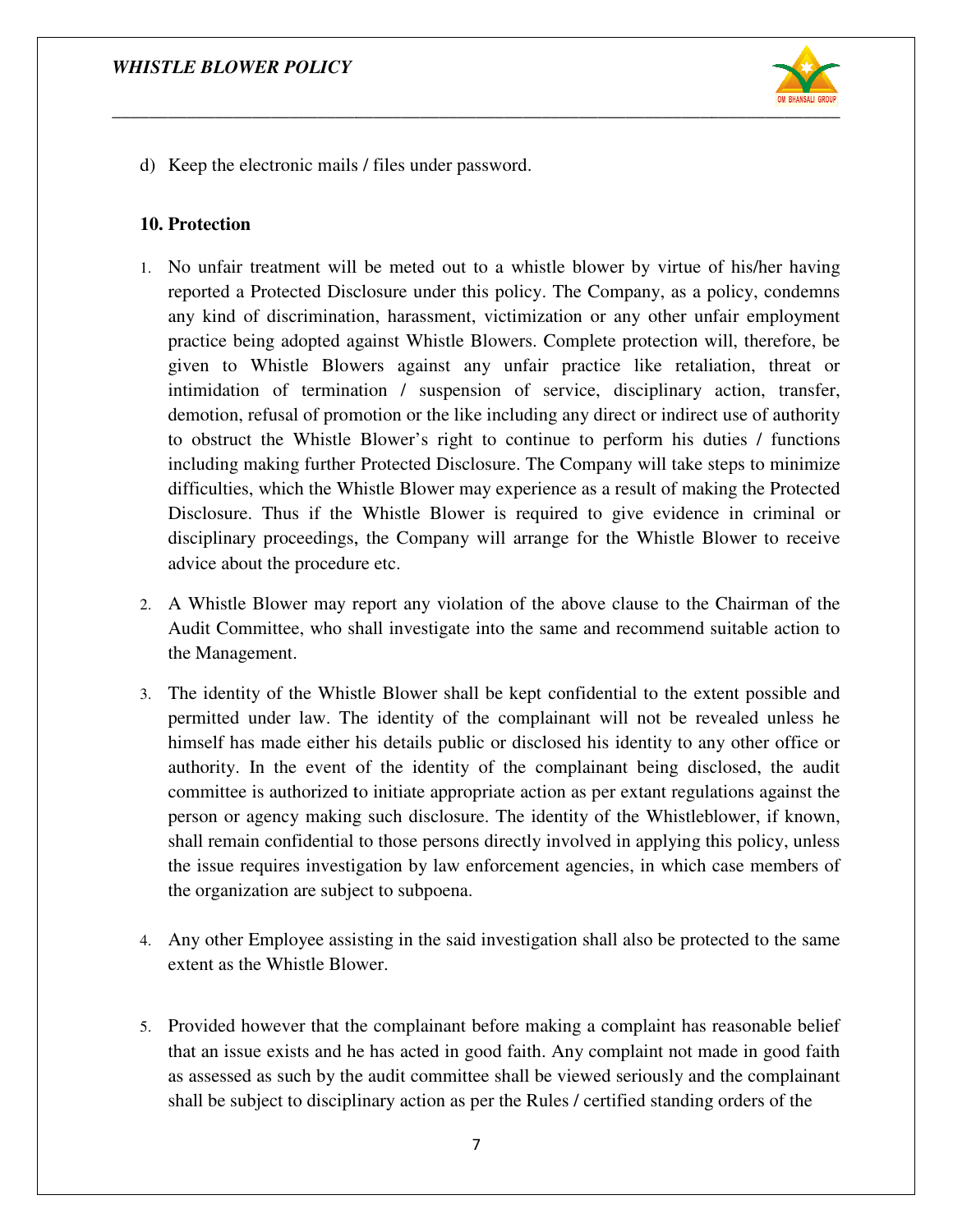

Company. This policy does not protect an employee from an adverse action taken independent of his disclosure of unethical and improper practice etc. disclosure made pursuant to this policy. his policy does not protect an employee from an adverse of his disclosure of unethical and improper practice etc. u<br>de pursuant to this policy. unrelated to a

#### **11. Document Retention**

All documents related to reporting, investigation and enforcement pursuant to this Policy shall be All documents related to reporting, investigation and enforcement pursuant to this Policy shall be retained by Chief Compliance Officer/Vigilance Officer for a period of 7 (seven) years or such other period as specified by any other law in force, whichever is more.

#### **12. Amendment**

The Audit Committee or the Board of Directors of Somi Conveyor Beltings Limited can modify this Policy unilaterally at any time without notice. Modification may be necessary, among other reasons, to maintain compliance with federal, state or local regulations and / or accommodate organizational changes within the Company.

**Note:** The provisions of the Companies Act, 2013 and rules thereto and the Listing Agreement (including any amendment thereto from time to time) to the extent applicable, shall be apply in addition to this policy. this Policy unilaterally at any time without notice. Modification may be necessary, among other reasons, to maintain compliance with federal, state or local regulations and / or accommodate organizational changes within th

Please sign the acknowledgment form below and return it to Human Resources. This will let the Company know that you have received the Whistleblower Policy and are aware of the Company's commitment to a work environment free of retaliation for reporting violations of any Company policies or any applicable laws. Company know that you have received the Whistleblower Policy<br>Company's commitment to a work environment free of retaliation for rep<br>Company policies or any applicable laws.